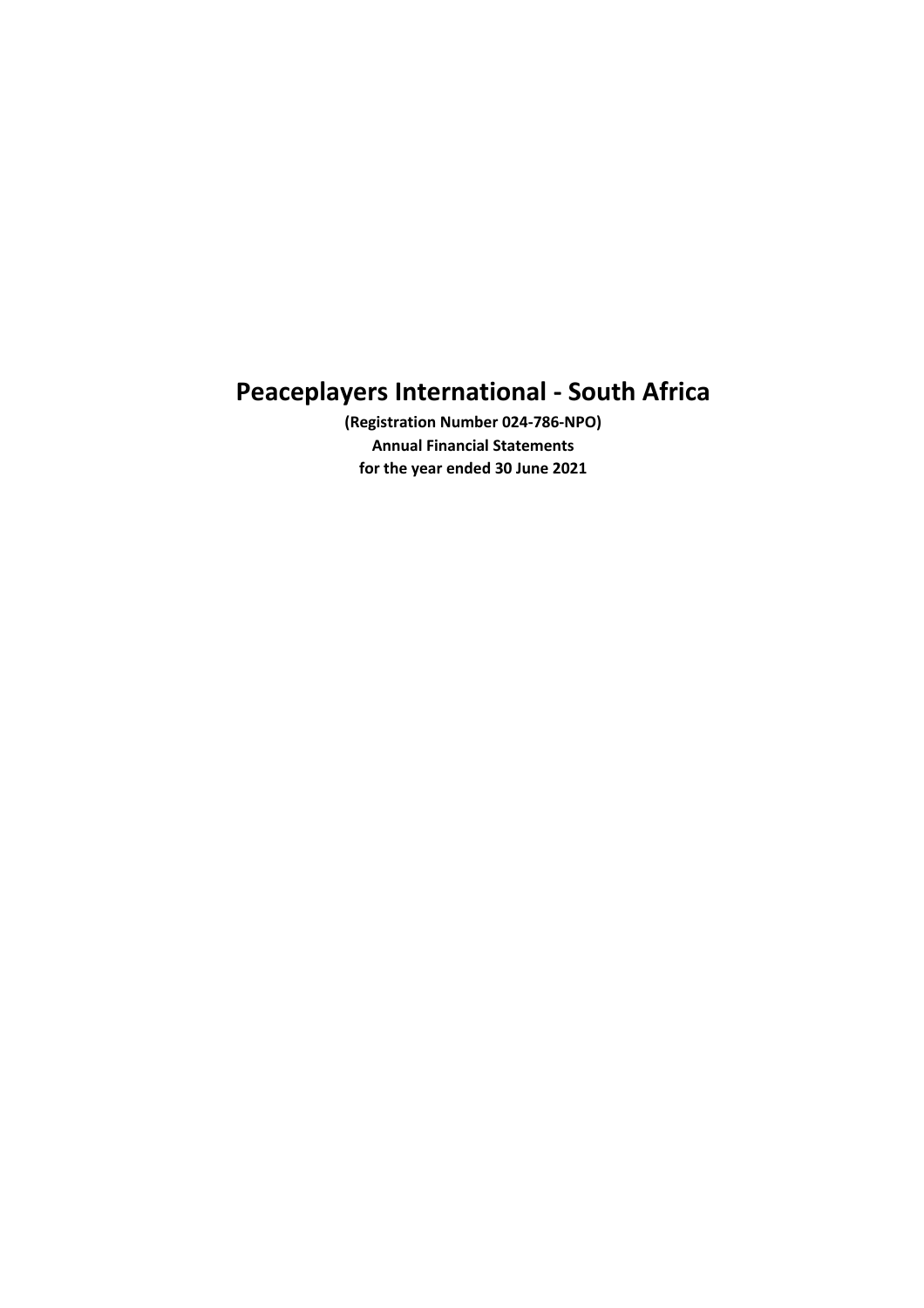# (Registration Number 024-786-NPO)

Annual Financial Statements for the year ended 30 June 2021

## Index

|                                                                                                                                              | Page      |
|----------------------------------------------------------------------------------------------------------------------------------------------|-----------|
| <b>General Information</b>                                                                                                                   | 2         |
| Members' Responsibilities and Approval                                                                                                       | 3         |
| Members' Report                                                                                                                              | 4         |
| Independent Auditor's Report                                                                                                                 | $5 - 7$   |
| <b>Statement of Financial Position</b>                                                                                                       | 8         |
| Statement of Comprehensive Income                                                                                                            | 9         |
| Statement of Changes in Equity                                                                                                               | 10        |
| <b>Statement of Cash Flows</b>                                                                                                               | 11        |
| <b>Accounting Policies</b>                                                                                                                   | $12 - 14$ |
| Notes to the Financial Statements                                                                                                            | $15 - 17$ |
| The supplementary information presented does not form part of the Financial Statements and is unaudited:<br><b>Detailed Income Statement</b> | 18        |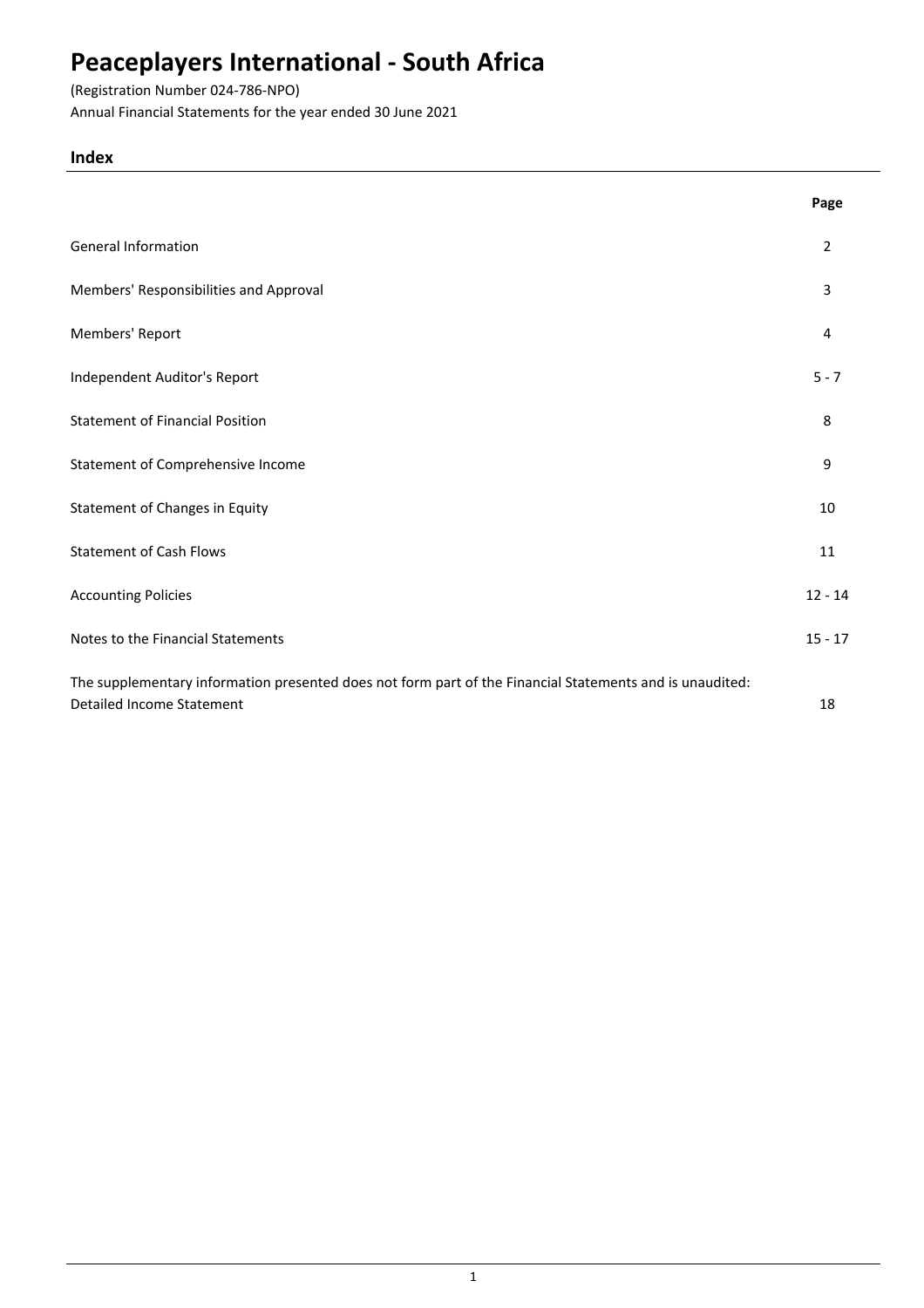(Registration Number 024-786-NPO) Annual Financial Statements for the year ended 30 June 2021

## General Information

| <b>Country of Incorporation and Domicile</b>       | South Africa                                                                                                                                                                                                                       |
|----------------------------------------------------|------------------------------------------------------------------------------------------------------------------------------------------------------------------------------------------------------------------------------------|
| <b>Registration Number</b>                         | 024-786-NPO                                                                                                                                                                                                                        |
| <b>Registration Date</b>                           | 03 March 2003                                                                                                                                                                                                                      |
| <b>Nature of Business and Principal Activities</b> | The non-profit organisation mission is to use basketball<br>and life skills education to bridge socio-economic, cultural<br>and racial divides among youth from diverse South African<br>communities and develop youth leadership. |
| <b>Members</b>                                     | R Mizrachi - Chairperson<br>P Nayanah - Treasurer<br>S Mnguni - Secretary<br>N Khafu<br>S Mthembu<br>M Salim                                                                                                                       |
| <b>Registered Office</b>                           | 3rd Floor, Friday Morning Studios<br>94 Florida Road<br>Durban<br>4001                                                                                                                                                             |
| <b>Business Address</b>                            | 3rd Floor, Friday Morning Studios<br>94 Florida Road<br>Durban<br>4001                                                                                                                                                             |
| <b>Bankers</b>                                     | <b>First National Bank Limited</b>                                                                                                                                                                                                 |
| <b>PBO Number</b>                                  | PBO 93023713                                                                                                                                                                                                                       |
| <b>Level of Assurance</b>                          | These financial statements have been audited.                                                                                                                                                                                      |
| <b>Auditors</b>                                    | Turning Point Consulting Southern Africa Inc<br>Office 9, West Riding Offices<br>50 West Riding Row<br>Sherwood<br>Durban<br>4000                                                                                                  |
| <b>Non-Profit Organisation Secretary</b>           | S Mnguni                                                                                                                                                                                                                           |
| Preparer                                           | The annual financial statements have been independently<br>prepared by MR Amra (CA)(SA)                                                                                                                                            |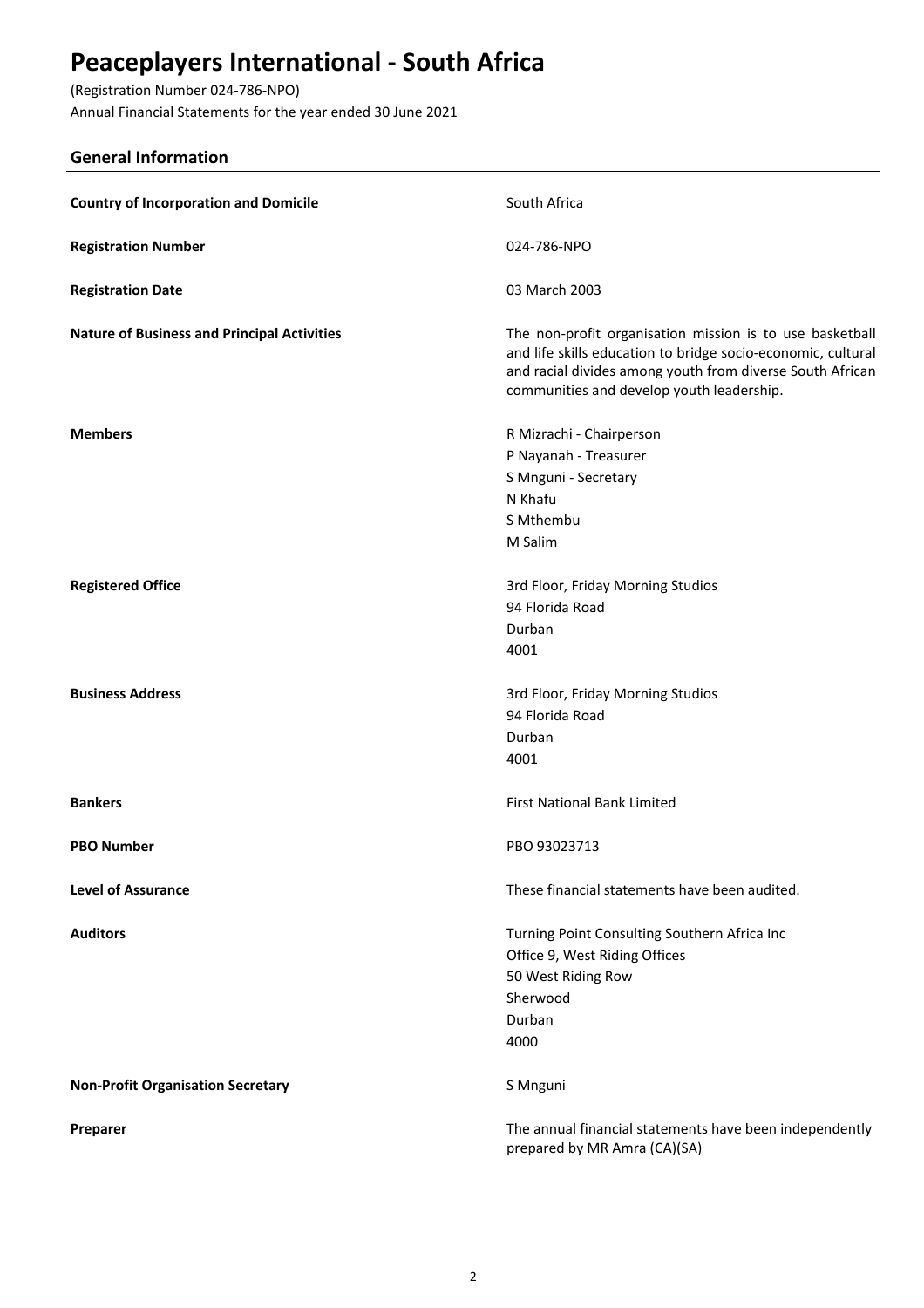#### 9. Contractual agreements

The non-profit organisation has complied with all aspects of contractual agreements that could have a material effect on the financial statements in the event of non-compliance. All contractual arrangements entered into by the non-profit organisation have been properly reflected in the accounting records and where material or potentially material to the financial statements have been disclosed.

#### 10. Encumbrances

The non-profit organisation has satisfactory title to all owned assets, and there are no liens or encumbrances on such assets, except those disclosed in the notes of the financial statements.

#### 11. Commitments

At the balance sheet date, there were no material commitments under contracts concluded for capital expenditure, forward contracts of purchase and sale of foreign exchange or amounts of capital expenditure authorised by the committee which had not been contracted for, other than those provided for or disclosed in the financial statements.

#### 12. Financial statement disclosure

The following have been properly recorded and when appropriate, adequately disclosed in the financial statements:

- Losses arising from sale and purchase commitments;  $(a)$
- $(b)$ Assets pledged as collateral;
- Significant common ownership or management control relationships;  $(c)$

Except as disclosed in the financial statements or notes thereto, there are no:

- Other gain or loss contingencies or other liabilities that are recognised or disclosed in the financial statements,  $(a)$ including liabilities or contingencies arising from environmental matters resulting from illegal or possible illegal acts, or possible violations of human rights; or
- Other environmental matters that may have a material impact on the financial statements.  $(b)$

R Mizrachi - Chairperson

P Nayanah - Treasurer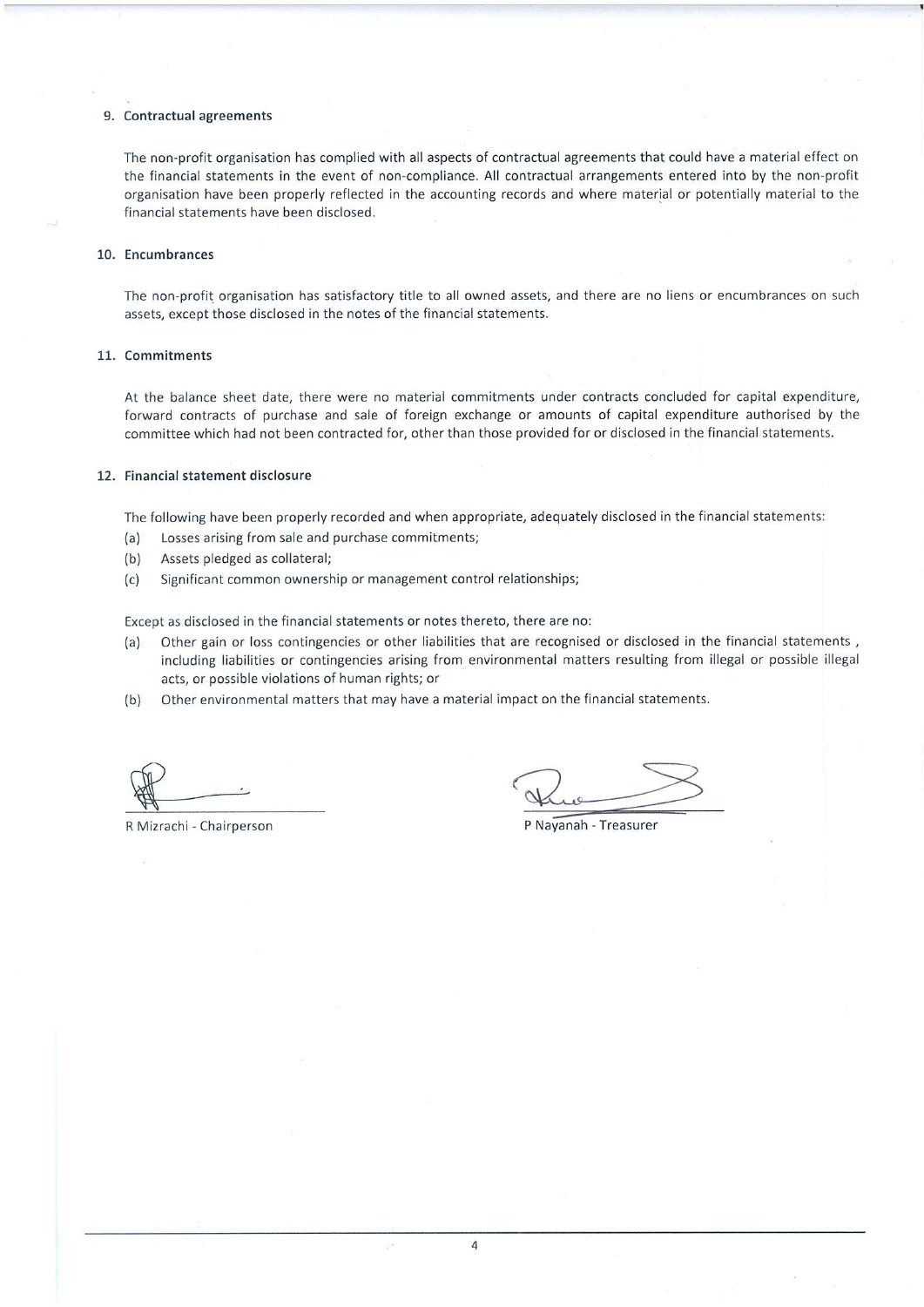(Registration Number 024-786-NPO)

Annual Financial Statements for the year ended 30 June 2021

## Members' Report

The members present their report for the year ended 30 June 2021.

#### 1. Review of activities

#### Main business and operations

The non-profit organisation mission is to use basketball and life skills education to bridge socio-economic, cultural and racial divides among youth from diverse South African communities and develop youth leadership. There were no major changes herein during the year.

The operating results and statement of financial position of the non-profit organisation are fully set out in the attached financial statements and do not in our opinion require any further comment.

### 2. Going concern

The annual financial statements have been prepared on the basis of accounting policies applicable to a going concern. This basis presumes that funds will be available to finance future operations and that the realisation of assets and settlement of liabilities, contingent obligations and commitments will occur in the ordinary course of business.

The members believe that the non-profit organisation has adequate financial resources to continue in operation for the foreseeable future and accordingly the annual financial statements have been prepared on a going concern basis.

#### 3. Events after reporting date

All events subsequent to the date of the annual financial statements and for which the applicable financial reporting framework requires adjustment or disclosure have been adjusted or disclosed.

The members are not aware of any matter or circumstance arising since the end of the financial year to the date of this report that could have a material effect on the financial position of the non-profit organisation.

### 4. Members

The members of the non-profit organisation during the year and up to the date of this report are as follows:

- R Mizrachi Chairperson P Nayanah - Treasurer S Mnguni - Secretary N Khafu S Mthembu
- M Salim

### 5. Secretary

The non-profit organisation designated secretary is S Mnguni.

#### 6. Independent Auditors

Turning Point Consulting Southern Africa Inc were the independent auditors for the year under review.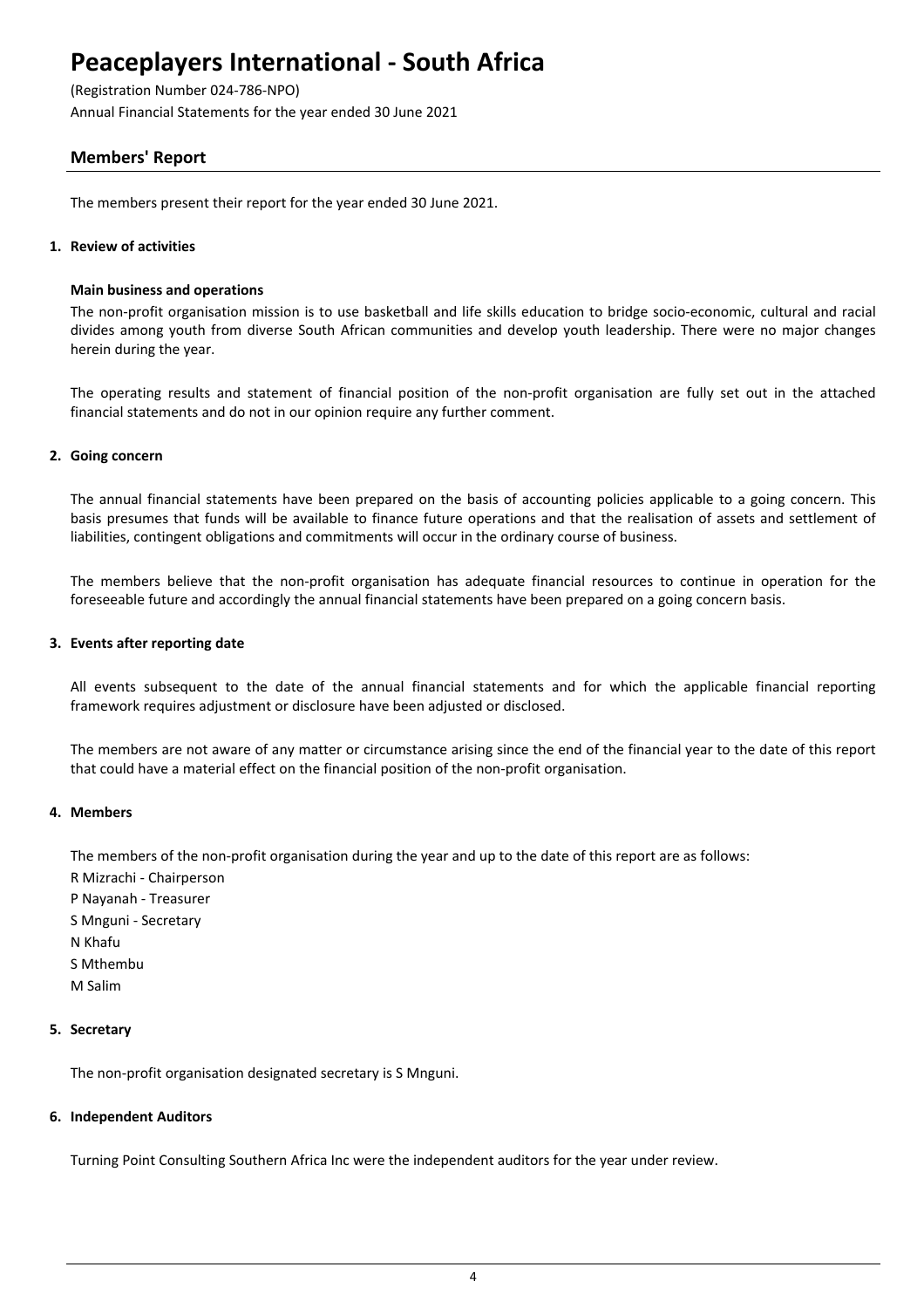

#### To the Members of Peaceplayers International - South Africa

#### Report on the Audit of the Financial Statements

#### Qualified Opinion

We have audited the financial statements of Peaceplayers International - South Africa set out on pages 8 to 17, which comprise the statement of financial position as at 30 June 2021, and the statement of comprehensive income, the statement of changes in equity and the statement of cash flows for the year then ended, and notes to the financial statements, including a summary of significant accounting policies.

In our opinion, except for the possible effect of the matter described in the Basis for Qualified Opinion section of our report, the financial statements present fairly, in all material respects, the financial position of Peaceplayers International - South Africa as at 30 June 2021, and its financial performance and cash flows for the year then ended in accordance with the International Financial Reporting Standard for Small and Medium-sized Entities.

#### Basis for Qualified Opinion

As is common with similar organisations, we were unable to satisfy ourselves as to the completeness of donations income which is included in revenue. All revenue received by the entity is in the form of donor funding and donations from sundry donors which includes in kind donations. Due to the inherent nature of the donations we were unable to obtain sufficient and appropriate audit evidence to substantiate the completeness of donations.

We conducted our audit in accordance with International Standards on Auditing (ISAs). Our responsibilities under those standards are further described in the Auditor's Responsibilities for the Audit of the Financial Statements section of our report. We are independent of the non-profit organisation in accordance with the Independent Regulatory Board for Auditors' Code of Professional Conduct for Registered Auditors (IRBA Code) and other independence requirements applicable to performing audits of financial statements in South Africa. We have fulfilled our other ethical responsibilities in accordance with the IRBA Code and in accordance with other ethical requirements applicable to performing audits in South Africa. The IRBA Code is consistent with the corresponding sections of the International Ethics Standards Board for Accountants' International Code of Ethics for Professional Accountants (including International Independence Standards). We believe that the audit evidence we have obtained is sufficient and appropriate to provide a basis for our qualified opinion.

#### Other Information

The members are responsible for the other information. The other information comprises the information included in the document titled "Peaceplayers International - South Africa Annual Financial Statements for the year ended 30 June 2021", which includes the Members' Report, and the statement of Members' Responsibilities and Approval, which we obtained prior to the date of this report, and the supplementary information set out on page 18. The other information does not include the financial statements and our auditor's report thereon.

Our opinion on the financial statements does not cover the other information and we do not express an audit opinion or any form of assurance conclusion thereon.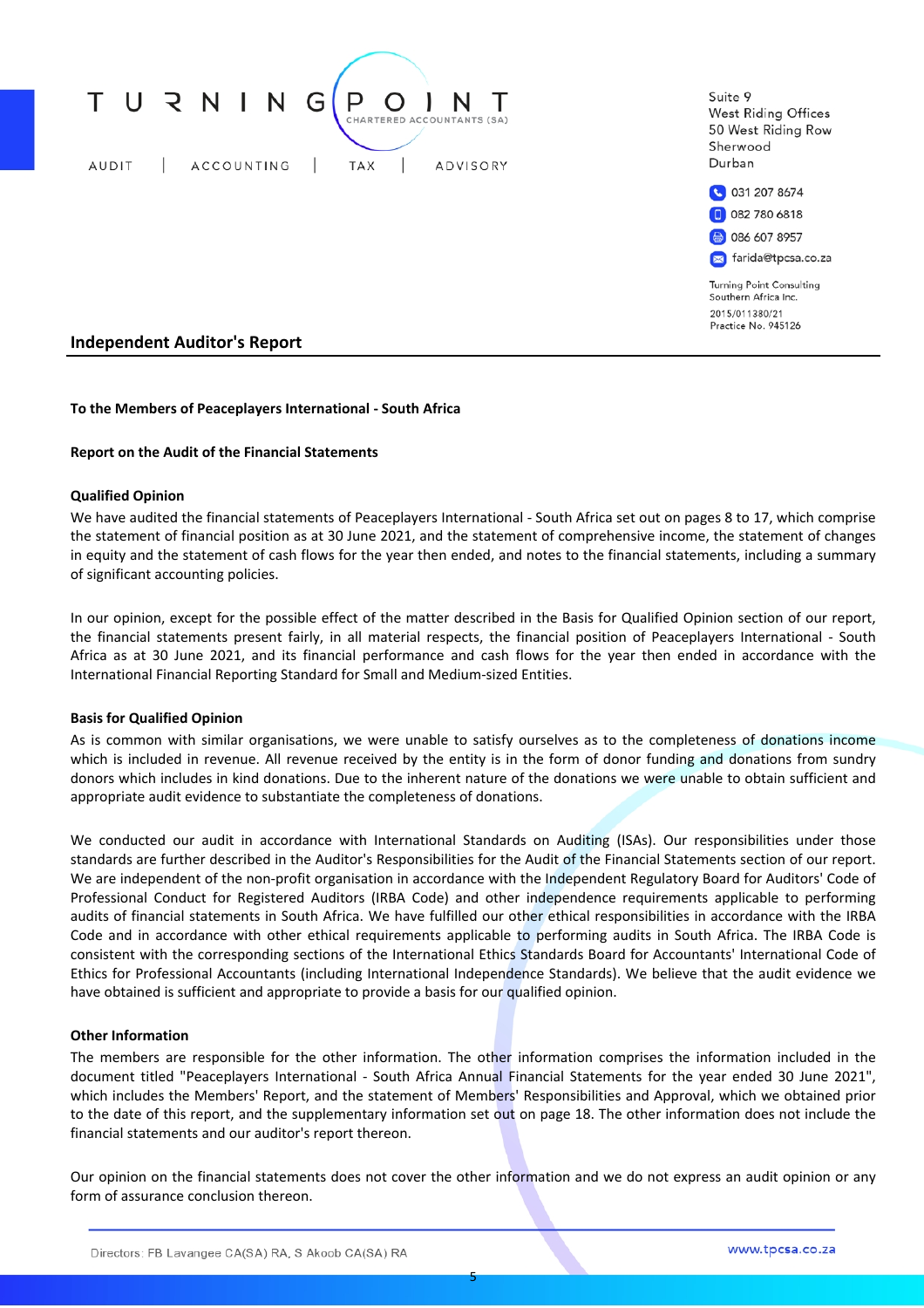In connection with our audit of the financial statements, our responsibility is to read the other information and, in doing so, consider whether the other information is materially inconsistent with the financial statements or our knowledge obtained in the audit, or otherwise appears to be materially misstated. If, based on the work we have performed, we conclude that there is a material misstatement of this other information, we are required to report that fact. We have nothing to report in this regard.

### Responsibilities of the Members for the Financial Statements

The members are responsible for the preparation and fair presentation of the financial statements in accordance with the International Financial Reporting Standard for Small and Medium-sized Entities, and for such internal control as the members determine is necessary to enable the preparation of financial statements that are free from material misstatement, whether due to fraud or error.

In preparing the financial statements, the members are responsible for assessing the non-profit organisation's ability to continue as a going concern, disclosing, as applicable, matters related to going concern and using the going concern basis of accounting unless the members either intend to liquidate the non-profit organisation or to cease operations, or have no realistic alternative but to do so.

### Auditor's Responsibilities for the Audit of the Financial Statements

Our objectives are to obtain reasonable assurance about whether the financial statements as a whole are free from material misstatement, whether due to fraud or error, and to issue an auditor's report that includes our opinion. Reasonable assurance is a high level of assurance, but is not a guarantee that an audit conducted in accordance with ISAs will always detect a material misstatement when it exists. Misstatements can arise from fraud or error and are considered material if, individually or in the aggregate, they could reasonably be expected to influence the economic decisions of users taken on the basis of these financial statements.

As part of an audit in accordance with ISAs, we exercise professional judgement and maintain professional scepticism throughout the audit. We also:

- Identify and assess the risks of material misstatement of the financial statements, whether due to fraud or error, design and perform audit procedures responsive to those risks, and obtain audit evidence that is sufficient and appropriate to provide a basis for our opinion. The risk of not detecting a material misstatement resulting from fraud is higher than for one resulting from error, as fraud may involve collusion, forgery, intentional omissions, misrepresentations or the override of internal control.
- Obtain an understanding of internal control relevant to the audit in order to design audit procedures that are appropriate in the circumstances, but not for the purpose of expressing an opinion on the effectiveness of the non-profit organisation's internal control.
- Evaluate the appropriateness of accounting policies used and the reasonableness of accounting estimates and related disclosures made by the members.
- Conclude on the appropriateness of the members' use of the going concern basis of accounting and based on the audit evidence obtained, whether a material uncertainty exists related to events or conditions that may cast significant doubt on the non-profit organisation's ability to continue as a going concern. If we conclude that a material uncertainty exists, we are required to draw attention in our auditor's report to the related disclosures in the financial statements or, if such disclosures are inadequate, to modify our opinion. Our conclusions are based on the audit evidence obtained up to the date of our auditor's report. However, future events or conditions may cause the non-profit organisation to cease to continue as a going concern.
- Evaluate the overall presentation, structure and content of the financial statements, including the disclosures, and whether the financial statements represent the underlying transactions and events in a manner that achieves fair presentation.

We communicate with the members regarding, among other matters, the planned scope and timing of the audit and significant audit findings, including any significant deficiencies in internal control that we identify during our audit.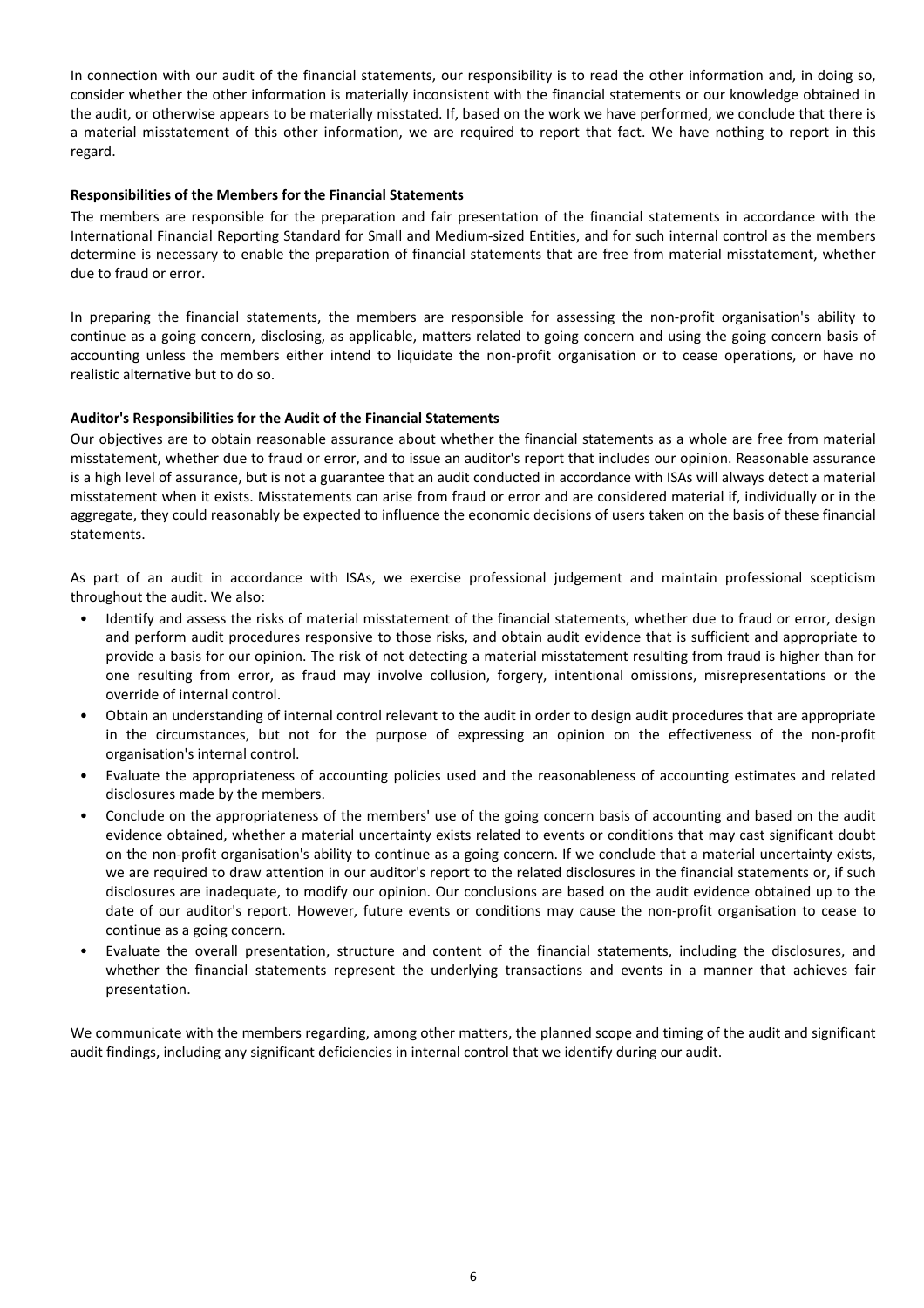## Report on Other Legal and Regulatory Requirements

In terms of the IRBA Rule published in Government Gazette Number 39475 dated 4 December 2015, we report that Turning Point Consulting Southern Africa Inc have been the auditors of Peaceplayers International - South Africa for 2 years.

Turning Point Consulting Southern Africa Inc

Per: FB Lavangee Director Registered Auditor 27 November 2021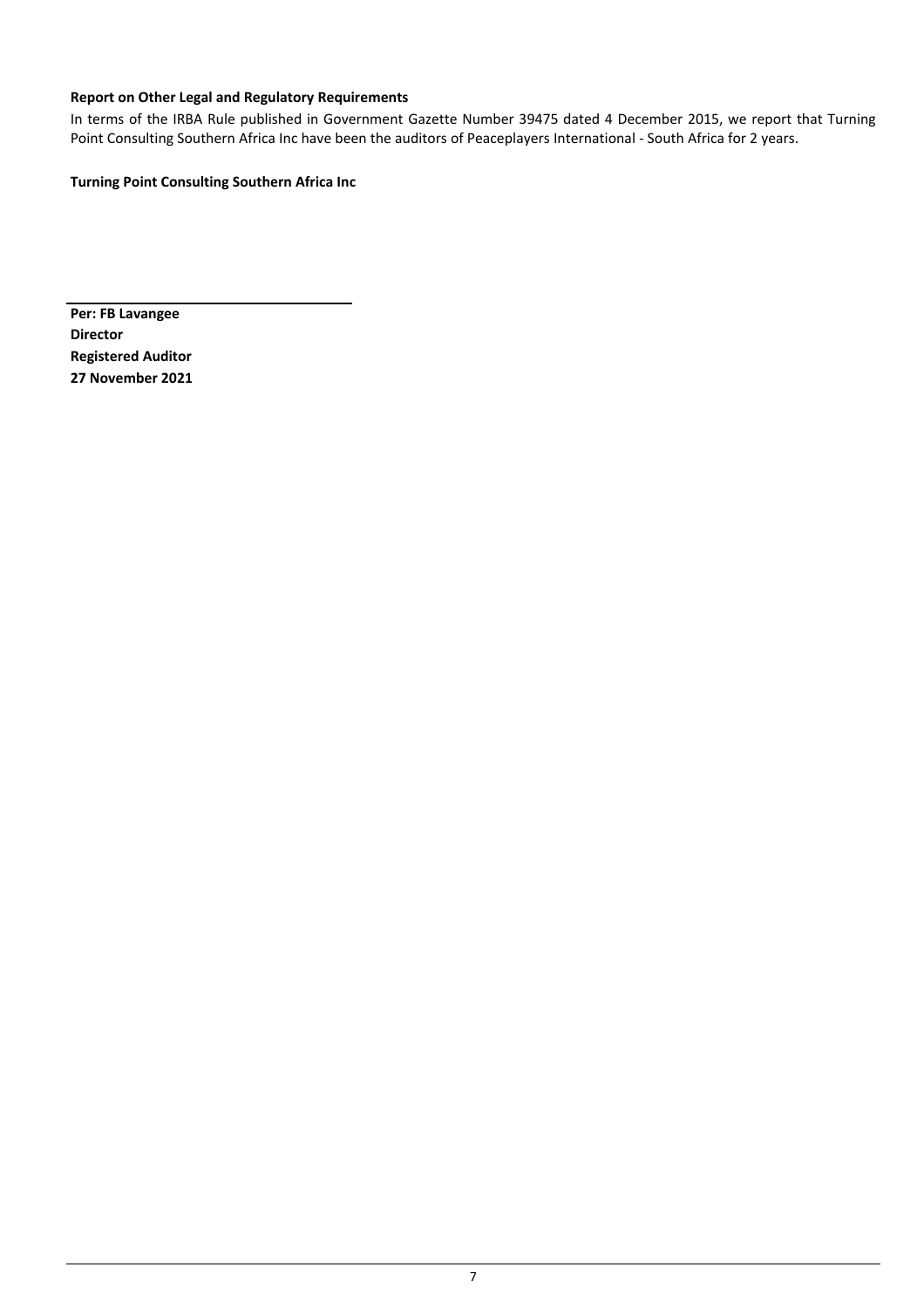(Registration Number 024-786-NPO)

Financial Statements for the year ended 30 June 2021

# Statement of Financial Position

| <b>Figures in R</b>                 | <b>Notes</b> | 2021    | 2020    |
|-------------------------------------|--------------|---------|---------|
|                                     |              |         |         |
| <b>Assets</b>                       |              |         |         |
| <b>Non-current assets</b>           |              |         |         |
| Property, plant and equipment       | 3            | 92,334  | 176,409 |
| <b>Current assets</b>               |              |         |         |
| Trade and other receivables         | 4            | 120,680 | 65,550  |
| Cash and cash equivalents           | 5            | 604,187 | 417,789 |
| <b>Total current assets</b>         |              | 724,867 | 483,339 |
| <b>Total assets</b>                 |              | 817,201 | 659,748 |
| <b>Equity and liabilities</b>       |              |         |         |
| <b>Equity</b>                       |              |         |         |
| Accumulated surplus                 |              | 729,865 | 512,834 |
| <b>Liabilities</b>                  |              |         |         |
| <b>Current liabilities</b>          |              |         |         |
| Trade and other payables            | 6            | 39,812  | 47,504  |
| Deferred income                     | 7            | 47,524  | 99,410  |
| <b>Total current liabilities</b>    |              | 87,336  | 146,914 |
| <b>Total equity and liabilities</b> |              | 817,201 | 659,748 |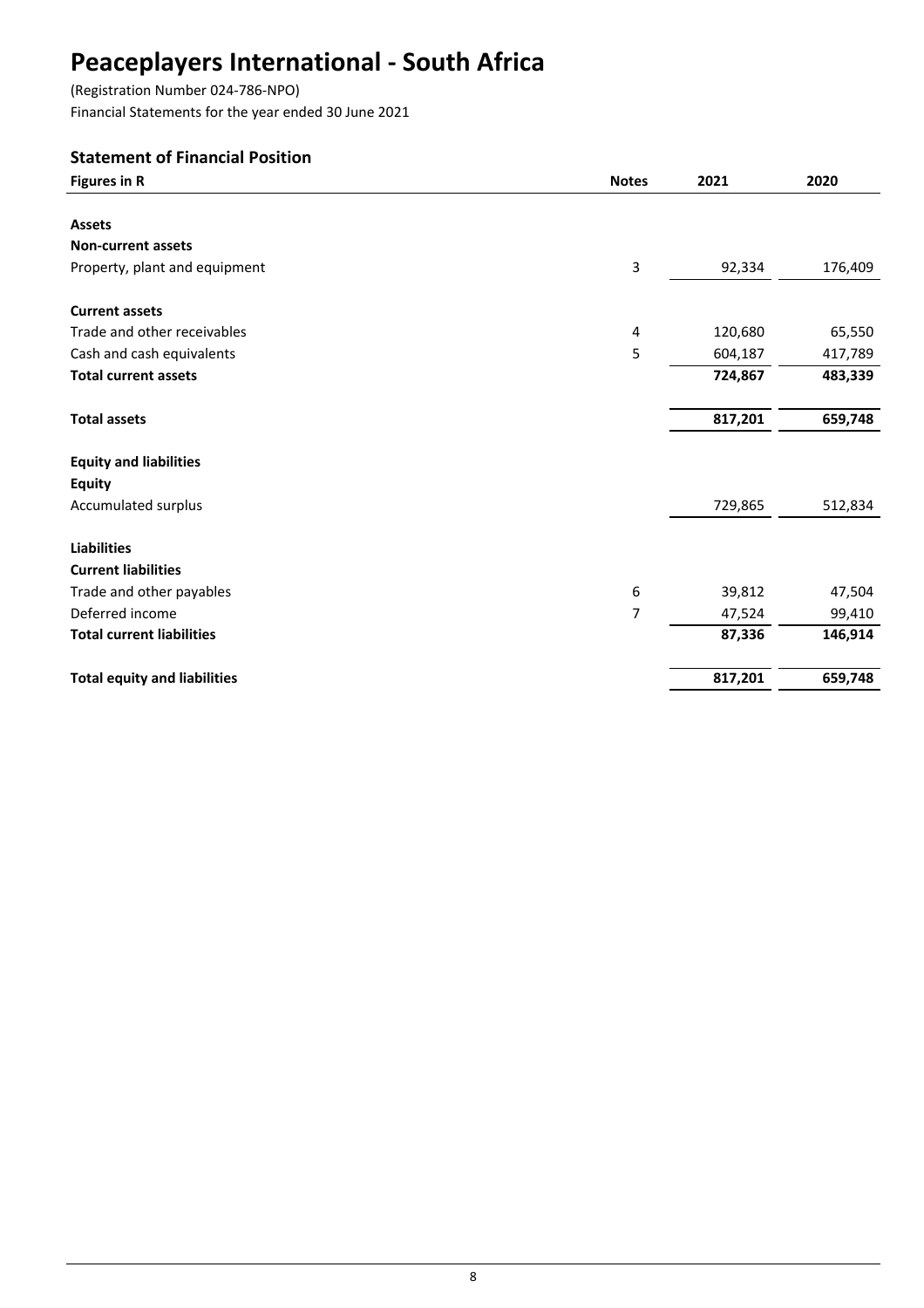(Registration Number 024-786-NPO)

Financial Statements for the year ended 30 June 2021

# Statement of Comprehensive Income

| <b>Figures in R</b>                           | <b>Notes</b> | 2021        | 2020        |
|-----------------------------------------------|--------------|-------------|-------------|
|                                               |              |             |             |
| Revenue                                       | 8            | 3,075,019   | 2,539,881   |
| Administrative expenses                       |              | (242, 346)  | (134, 075)  |
| Other expenses                                |              | (2,571,348) | (2,394,865) |
| Other gains and (losses)                      |              | (44, 368)   | (25, 753)   |
| Surplus / (deficit) from operating activities | 9            | 216,957     | (14, 812)   |
| Finance income                                | 10           | 74          | 293         |
| Surplus / (deficit) before tax                |              | 217,031     | (14, 519)   |
| Income tax expense                            | 12           |             |             |
| Surplus / (deficit) for the year              |              | 217,031     | (14, 519)   |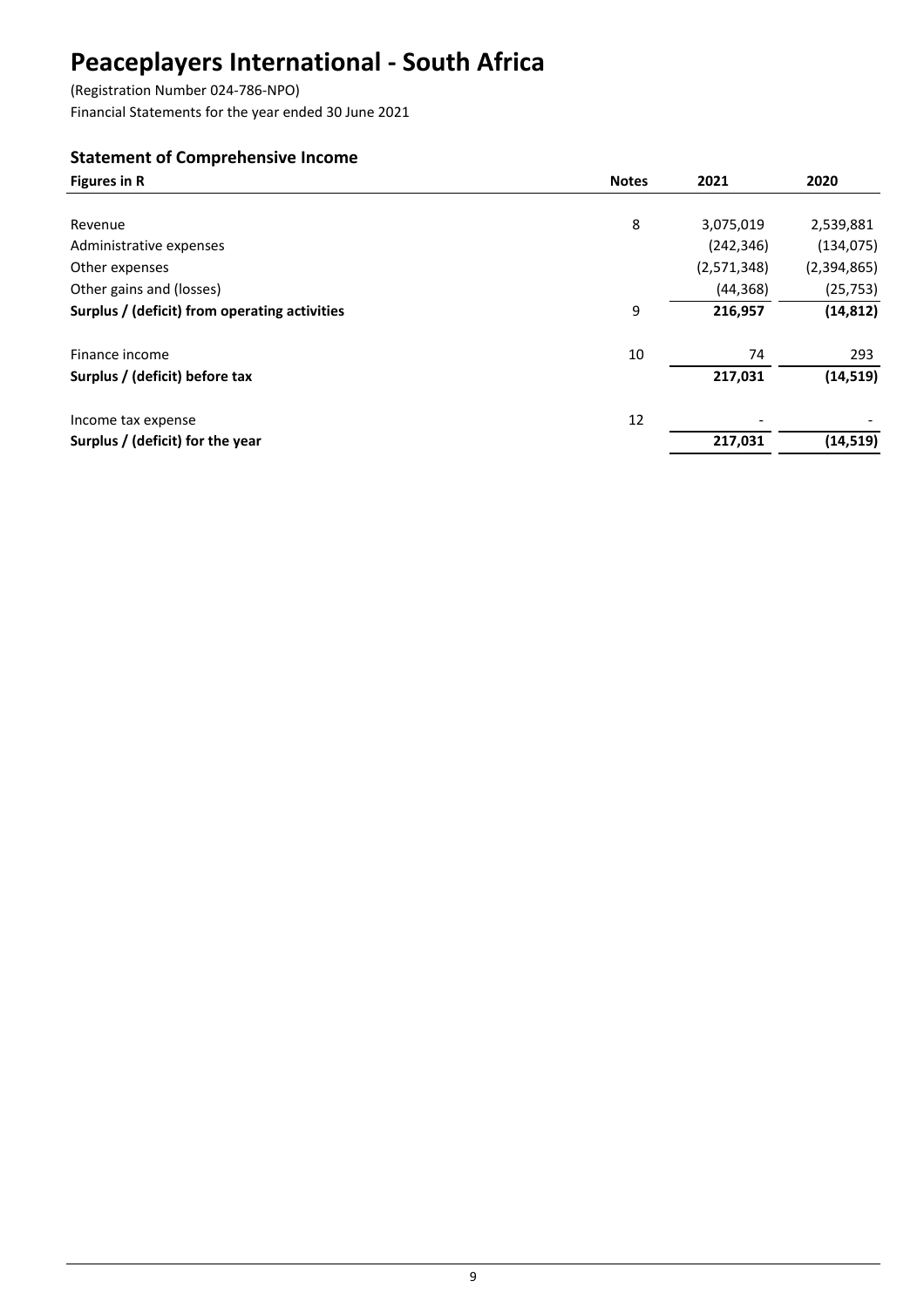(Registration Number 024-786-NPO) Financial Statements for the year ended 30 June 2021

# Statement of Changes in Equity

|                          | <b>Accumulated</b> |              |
|--------------------------|--------------------|--------------|
| <b>Figures in R</b>      | surplus            | <b>Total</b> |
|                          |                    |              |
| Balance at 1 July 2019   | 527,353            | 527,353      |
|                          |                    |              |
| <b>Changes in equity</b> |                    |              |
| Deficit for the year     | (14, 519)          | (14, 519)    |
| Balance at 30 June 2020  | 512,834            | 512,834      |
|                          |                    |              |
| Balance at 1 July 2020   | 512,834            | 512,834      |
| <b>Changes in equity</b> |                    |              |
| Surplus for the year     | 217,031            | 217,031      |
|                          |                    |              |
| Balance at 30 June 2021  | 729,865            | 729,865      |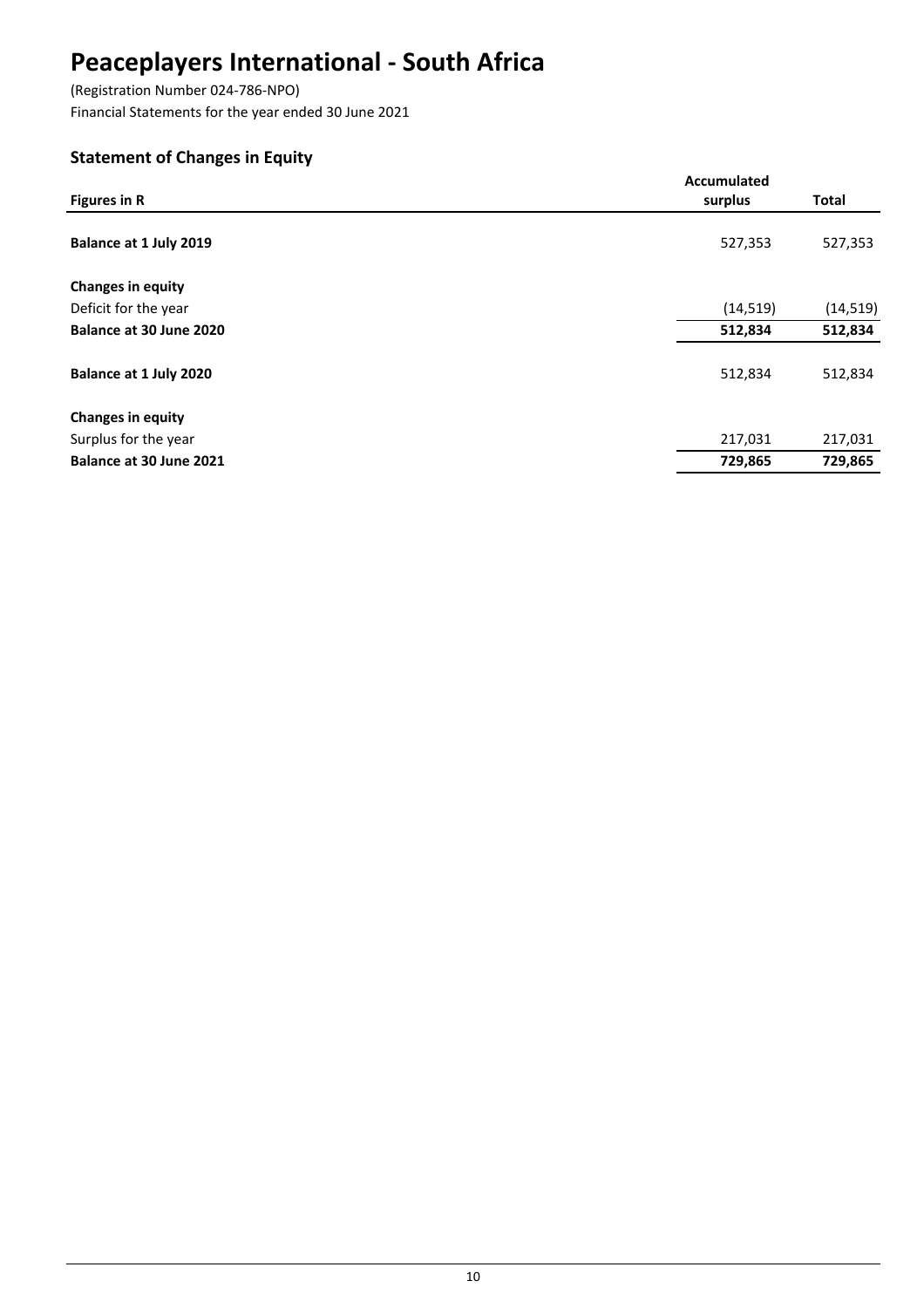(Registration Number 024-786-NPO) Financial Statements for the year ended 30 June 2021

## Statement of Cash Flows

| <b>Figures in R</b>                                                                 | <b>Notes</b> | 2021      | 2020      |
|-------------------------------------------------------------------------------------|--------------|-----------|-----------|
| <b>Cash flows from operations</b>                                                   |              |           |           |
| Surplus / (deficit) for the year                                                    |              | 217,031   | (14, 519) |
| Adjustments to reconcile surplus / (deficit)                                        |              |           |           |
| Adjustments for finance income                                                      | 10           | (74)      | (293)     |
| Adjustments for increase in trade and other receivables                             |              | (55, 130) | (65, 550) |
| Adjustments for (decrease) / increase in trade and other payables                   |              | (7,692)   | 16,780    |
| Adjustments for (decrease) / increase in deferred income                            |              | (51,886)  | 99,410    |
| Adjustments for depreciation and amortisation expense                               |              | 69,583    | 84,720    |
| Adjustments for provisions                                                          |              | (29, 876) | (25, 753) |
| Adjustments for gains and losses on foreign exchange realised in surplus or deficit |              | 29,876    | 25,753    |
| Adjustments for gains and losses on disposal of non-current assets                  |              | 14,492    |           |
| Total adjustments to reconcile surplus / (deficit)                                  |              | (30, 707) | 135,067   |
| Net cash flows from operations                                                      |              | 186,324   | 120,548   |
| Interest received                                                                   | 10           | 74        | 293       |
| Net cash flows from operating activities                                            |              | 186,398   | 120,841   |
| Net increase in cash and cash equivalents                                           |              | 186,398   | 120,841   |
| Cash and cash equivalents at beginning of the year                                  |              | 417,789   | 296,948   |
| Cash and cash equivalents at end of the year                                        | 5            | 604,187   | 417,789   |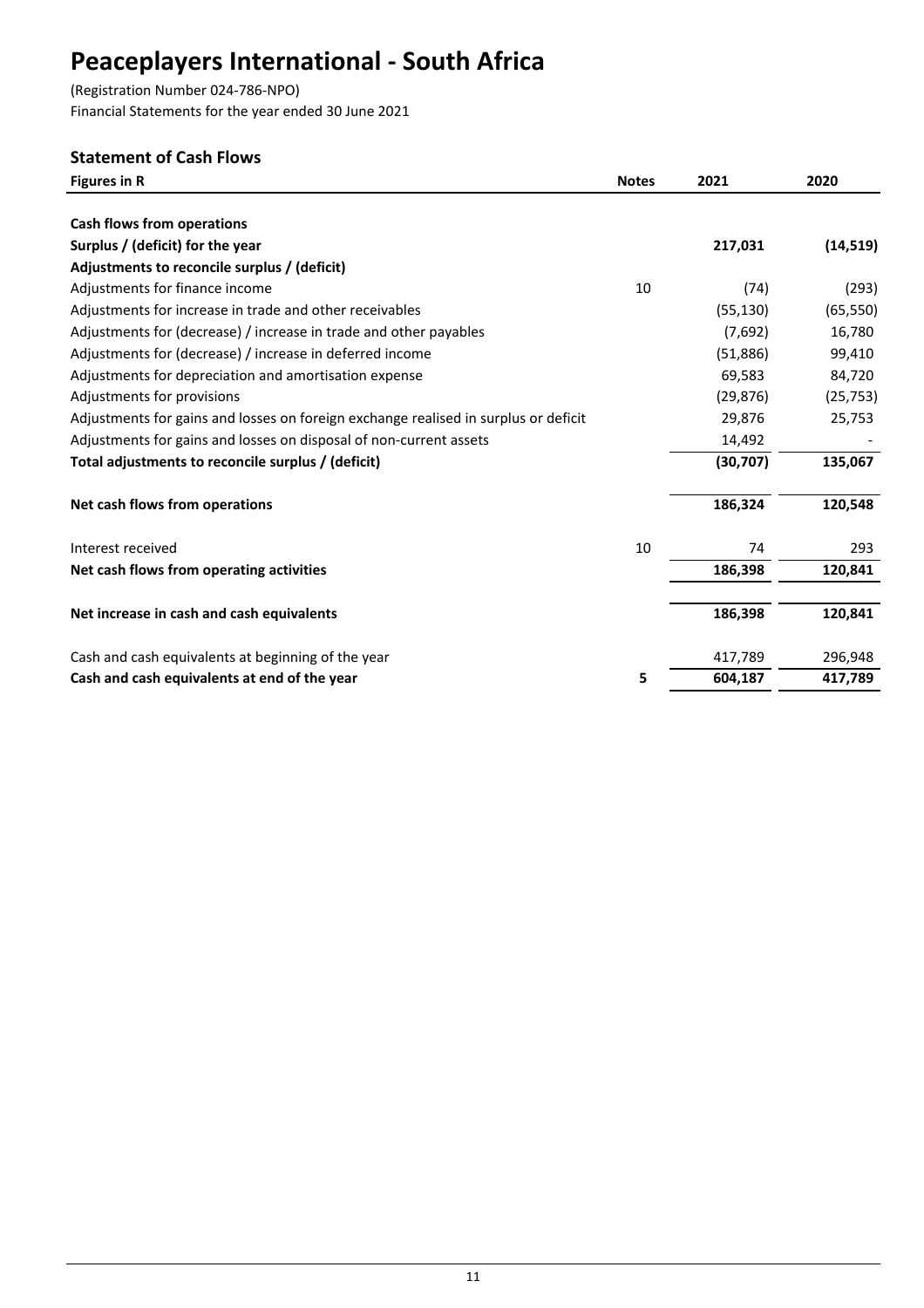(Registration Number 024-786-NPO)

Financial Statements for the year ended 30 June 2021

## Accounting Policies

### 1. General information

Peaceplayers International - South Africa ('the non-profit organisation') mission is to use basketball and life skills education to bridge socio-economic, cultural and racial divides among youth from diverse South African communities and develop youth leadership.

The non-profit organisation is incorporated as a Non-Profit Organisation and domiciled in South Africa. The address of its registered office is 3rd Floor, Friday Morning Studios, 94 Florida Road, Durban, 4001.

### 2. Basis of preparation and summary of significant accounting policies

The financial statements of Peaceplayers International - South Africa have been prepared in accordance with the International Financial Reporting Standard for Small and Medium-sized Entities. The financial statements have been prepared under the historical cost convention. They are presented in South African Rand.

The preparation of financial statements in conformity with the International Financial Reporting Standard for Small and Medium-sized Entities requires the use of certain critical accounting estimates. It also requires management to exercise its judgement in the process of applying the non-profit organisation's accounting policies.

No areas involving a higher degree of judgement or complexity, nor areas where assumptions and estimates are significant to the financial statements were noted.

The principal accounting policies applied in the preparation of these annual financial statements are set out below. These policies have been consistently applied to all the years presented, unless otherwise stated.

### 2.1 Foreign currency translation

#### Functional and presentation currencies

The financial statements have been presented in South African Rand. The functional currency of the non-profit organisation is South African Rands.

#### Transactions and balances

Foreign currency transactions are translated into the functional currency using the exchange rates prevailing at the dates of the transactions. Foreign exchange gains and losses resulting from the settlement of such transactions and from the translation at year-end exchange rates of monetary assets and liabilities denominated in foreign currencies are recognised in surplus or deficit.

Foreign exchange gains and losses that relate to borrowings and cash and cash equivalents are presented in surplus or deficit within 'finance income or costs'. All other foreign exchange gains and losses are presented in surplus or deficit within 'other (losses)/gains – net'.

### 2.2 Property, plant and equipment

Property, plant and equipment is stated at historical cost less accumulated depreciation and any accumulated impairment losses. Historical cost includes expenditure that is directly attributable to bringing the asset to the location and condition necessary for it to be capable of operating in the manner intended by the members.

The non-profit organisation adds to the carrying amount of an item of property, plant and equipment the cost of replacing parts of such an item when that cost is incurred if the replacement part is expected to provide incremental future benefits to the non-profit organisation. The carrying amount of the replaced part is derecognised. All other repairs and maintenance are charged to surplus or deficit during the period in which they are incurred.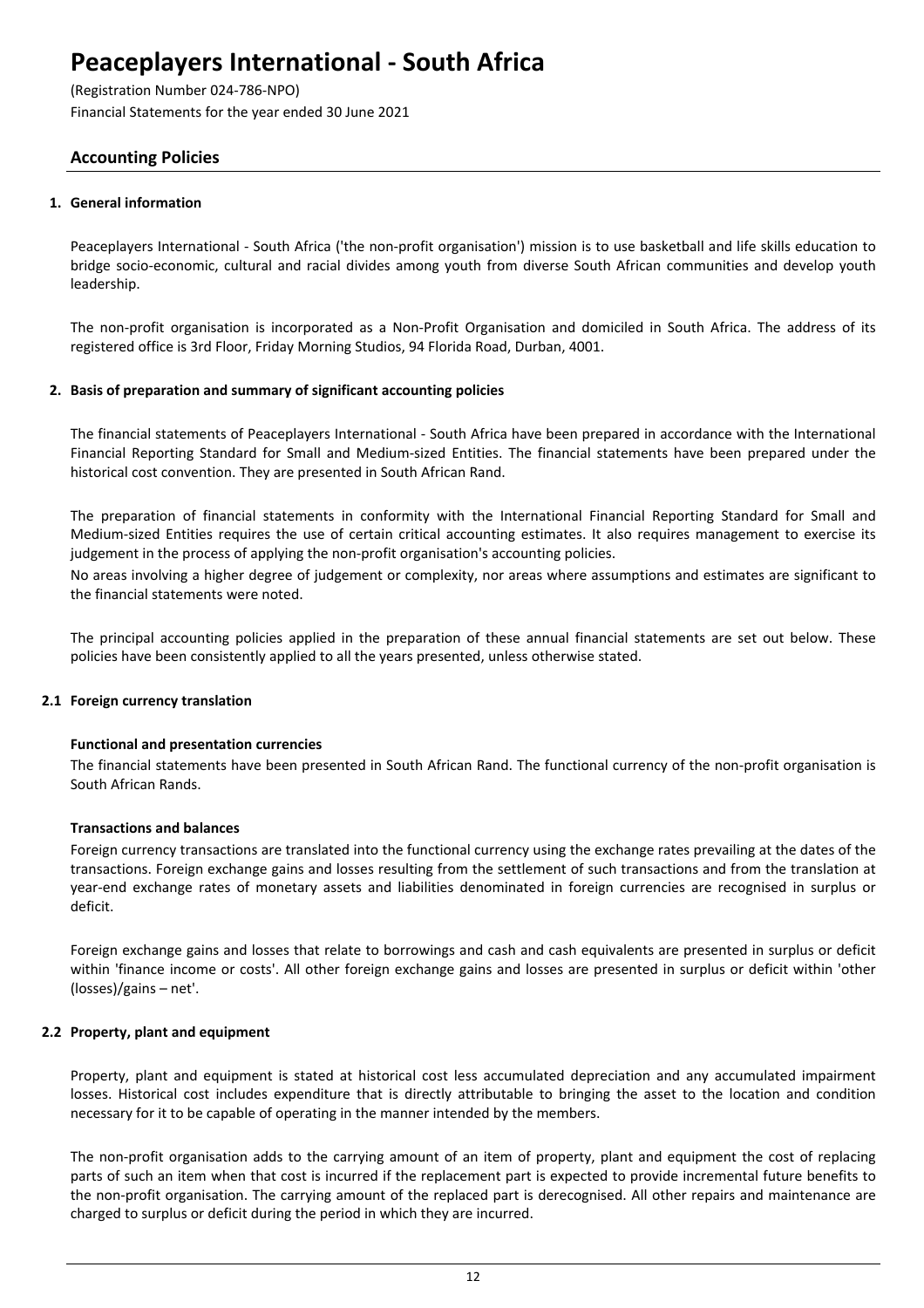(Registration Number 024-786-NPO)

Financial Statements for the year ended 30 June 2021

## Accounting Policies

It is the global policy of Peaceplayers International to expense purchases and donations of equipment that are below \$ 1 000 in value. Accordingly, Peace Players South Africa has expensed all individual assets purchased if the value was below \$ 1000.

Land is not depreciated. Depreciation on other assets is charged so as to allocate the cost of assets less their residual value over their estimated useful lives, using the straight-line method. The estimated useful lives range as follows:

| Asset class           | Useful life / depreciation rate |
|-----------------------|---------------------------------|
| Motor vehicles        | 20%                             |
| Fixtures and fittings | 16.67%                          |
| Computer equipment    | 33.33%                          |

The assets' residual values, useful lives and depreciation methods are reviewed, and adjusted prospectively if appropriate, if there is an indication of a significant change since the last reporting date.

An asset's carrying amount is written down immediately to its recoverable amount if the asset's carrying amount is greater than its estimated recoverable amount.

Gains and losses on disposals are determined by comparing the proceeds with the carrying amount and are recognised within 'other gains / (losses)' in the statement of comprehensive income.

#### 2.3 Financial instruments

#### Trade and other receivables

Trade receivables are recognised initially at the transaction price. They are subsequently measured at amortised cost using the effective interest method, less provision for impairment. A provision for impairment of trade receivables is established when there is objective evidence that the non-profit organisation will not be able to collect all amounts due according to the original terms of the receivables.

Trade and other receivables are classified as debt instruments and loan commitments at amortised cost.

#### Cash and cash equivalents

Cash and cash equivalents includes cash on hand, demand deposits and other short-term highly liquid investments with original maturities of three months or less. Bank overdrafts are shown in current liabilities on the statement of financial position.

#### Trade and other payables

Trade payables are recognised initially at the transaction price and subsequently measured at amortised cost using the effective interest method.

#### 2.4 Tax

No tax has been provided as the organisation has been approved as a public benefit organisation in terms of Section 30 of the Income tax Act and is exempt from taxation under the Section 10(1)(cN) of the Income Tax Act.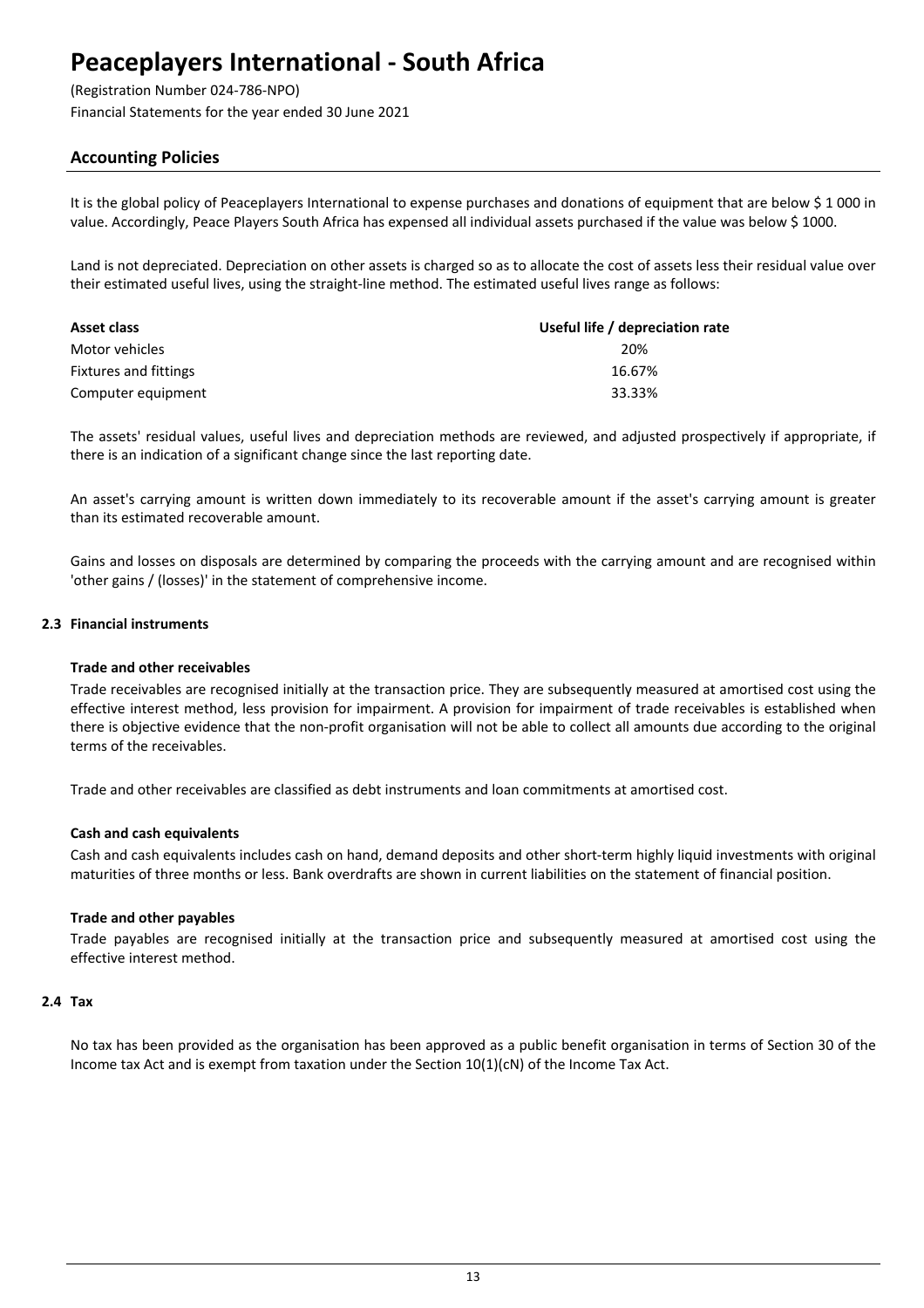(Registration Number 024-786-NPO)

Financial Statements for the year ended 30 June 2021

## Accounting Policies

### 2.5 Leases

#### Definition

A lease is an agreement whereby the lessor conveys to the lessee in return for a payment or series of payments the right to use an asset for an agreed period of time. A finance lease is a lease that transfers substantially all the risks and rewards incidental to ownership of an asset. Title may or may not eventually be transferred. An operating lease is a lease other than a finance lease.

### Classification

A lease is classified as a finance lease when it transfers substantially all the risks and rewards incidental to ownership. A lease is classified as an operating lease when it does not transfer substantially all the risks and rewards incidental to ownership.

#### Operating leases as lessee

Lease payments under an operating lease are recognised as an expense on a straight-line basis over the lease term unless another systematic basis is more representative of the pattern of the benefit obtained.

#### 2.6 Revenue

Revenue comprises primarily of donations and donor grants. Donations in foreign currency are recorded at the rate of exchange ruling on the transaction date.

#### 2.6.1 Grant & donation revenue

Grant income shall be recognised in profit or loss on a systematic basis over the periods in which the entity recognises as expenses the related costs for which the grants are intended to compensate.

A grant that becomes receivable as compensation for future expenses or losses already incurred or for the purpose of giving immediate financial support to the entity with no future related costs shall be recognised in profit or loss in the period in which it becomes receivable.

Income from donations and grants, including capital grants, is included in incoming resources when these are received except as follows:

• Where they are grants which relate to costs to be incurred in future periods.

• When related costs, which grants are intended to compensate, have been deferred to future accounting years in terms of conditions specified by the donors, the income is also deferred until those years.

• When donors impose conditions which have to be fulfilled before the organisation becomes entitled to use such income, the income is deferred and not included in incoming resources until the pre-conditions for use have been met.

#### 2.6.2 In Kind donations

Donations in kind are recognised at the fair value on the date of receipt of the donation.

#### 2.6.3 Program service fees and coaching fees

This is income is recognised when the service has been rendered.

### 2.7 Interest income

Interest income is recognised using the effective interest method.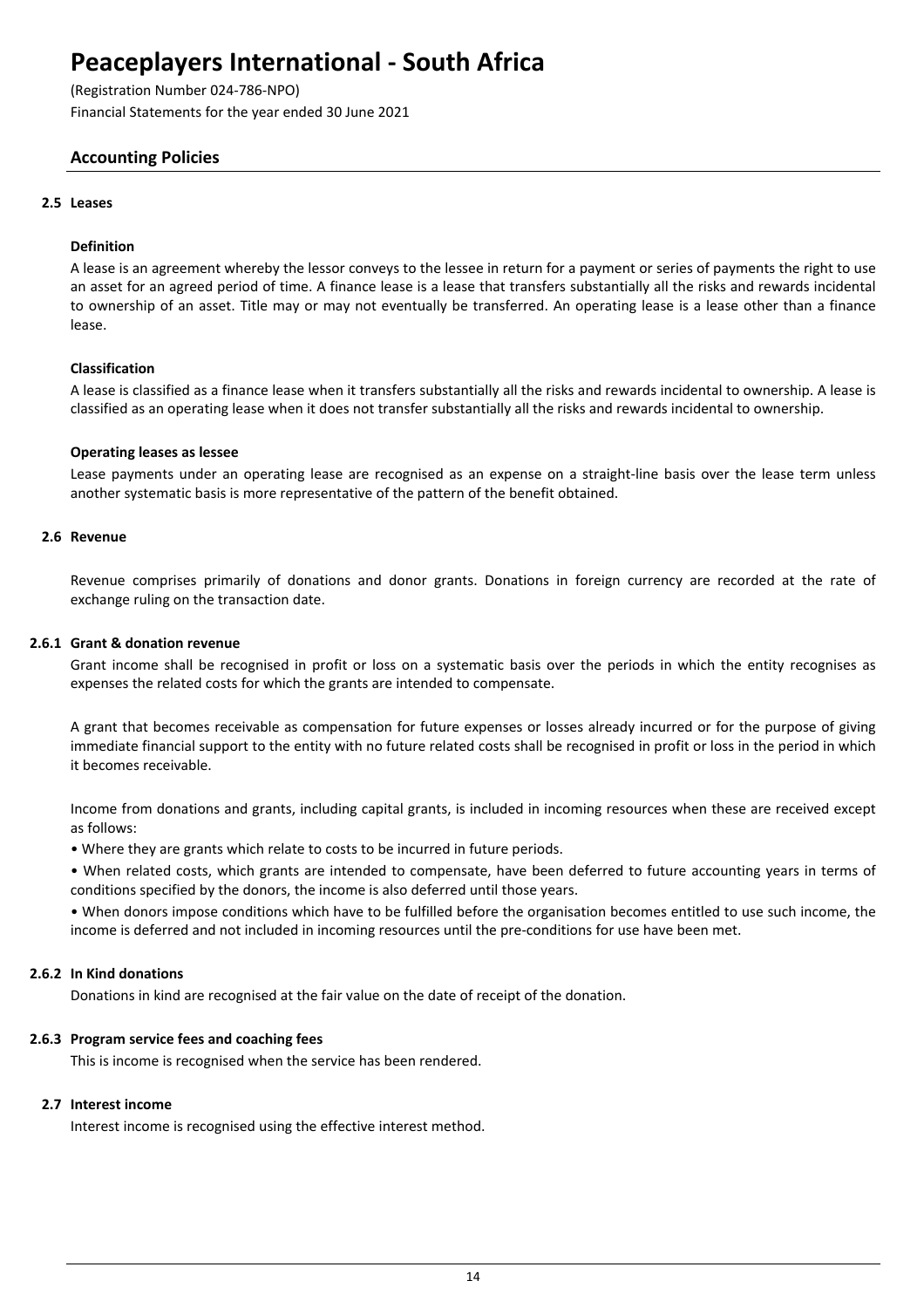(Registration Number 024-786-NPO)

Financial Statements for the year ended 30 June 2021

## Notes to the Financial Statements

| --    |             |      |
|-------|-------------|------|
| ∵in R | ירחר        | 2022 |
| rie.  | <b>ZUZI</b> | ZUZU |
|       |             |      |

## 3. Property, plant and equipment

|                                                 | <b>Motor vehicles</b> | <b>Fixtures and</b><br>fittings | Computer<br>equipment | <b>Total</b> |
|-------------------------------------------------|-----------------------|---------------------------------|-----------------------|--------------|
| Reconciliation for the year ended 30 June 2021  |                       |                                 |                       |              |
| Balance at 1 July 2020                          |                       |                                 |                       |              |
| At cost                                         | 290,000               | 105,457                         | 34,584                | 430,041      |
| Accumulated depreciation                        | (165, 551)            | (53, 497)                       | (34, 584)             | (253, 632)   |
| Net book value                                  | 124,449               | 51,960                          |                       | 176,409      |
| Movements for the year ended 30 June 2021       |                       |                                 |                       |              |
| Depreciation                                    | (52,000)              | (17, 583)                       |                       | (69, 583)    |
| Disposals                                       |                       | (14, 492)                       |                       | (14, 492)    |
| Property, plant and equipment at the end of the |                       |                                 |                       |              |
| year                                            | 72,449                | 19,885                          |                       | 92,334       |
| Closing balance at 30 June 2021                 |                       |                                 |                       |              |
| At cost                                         | 290,000               | 25,100                          |                       | 315,100      |
| Accumulated depreciation                        | (217, 551)            | (5,215)                         |                       | (222, 766)   |
| Net book value                                  | 72,449                | 19,885                          | $\overline{a}$        | 92,334       |
| Reconciliation for the year ended 30 June 2020  |                       |                                 |                       |              |
| Balance at 1 July 2019                          |                       |                                 |                       |              |
| At cost                                         | 290,000               | 105,457                         | 34,584                | 430,041      |
| Accumulated depreciation                        | (107, 551)            | (35, 918)                       | (25, 443)             | (168, 912)   |
| Net book value                                  | 182,449               | 69,539                          | 9,141                 | 261,129      |
| Movements for the year ended 30 June 2020       |                       |                                 |                       |              |
| Depreciation                                    | (58,000)              | (17, 579)                       | (9, 141)              | (84, 720)    |
| Property, plant and equipment at the end of the |                       |                                 |                       |              |
| year                                            | 124,449               | 51,960                          |                       | 176,409      |
| Closing balance at 30 June 2020                 |                       |                                 |                       |              |
| At cost                                         | 290,000               | 105,457                         | 34,584                | 430,041      |
| Accumulated depreciation                        | (165, 551)            | (53, 497)                       | (34, 584)             | (253, 632)   |
| Net book value                                  | 124,449               | 51,960                          |                       | 176,409      |
| 4. Trade and other receivables                  |                       |                                 |                       |              |
| Deposits                                        |                       |                                 | 36,500                | 19,600       |
| Grant debtor                                    |                       |                                 | 51,000                |              |
| Prepaid expenses                                |                       |                                 | 33,180                | 45,950       |
|                                                 |                       |                                 | 120,680               | 65,550       |
| 5. Cash and cash equivalents                    |                       |                                 |                       |              |
| <b>Balances with banks</b>                      |                       |                                 | 604,187               | 417,789      |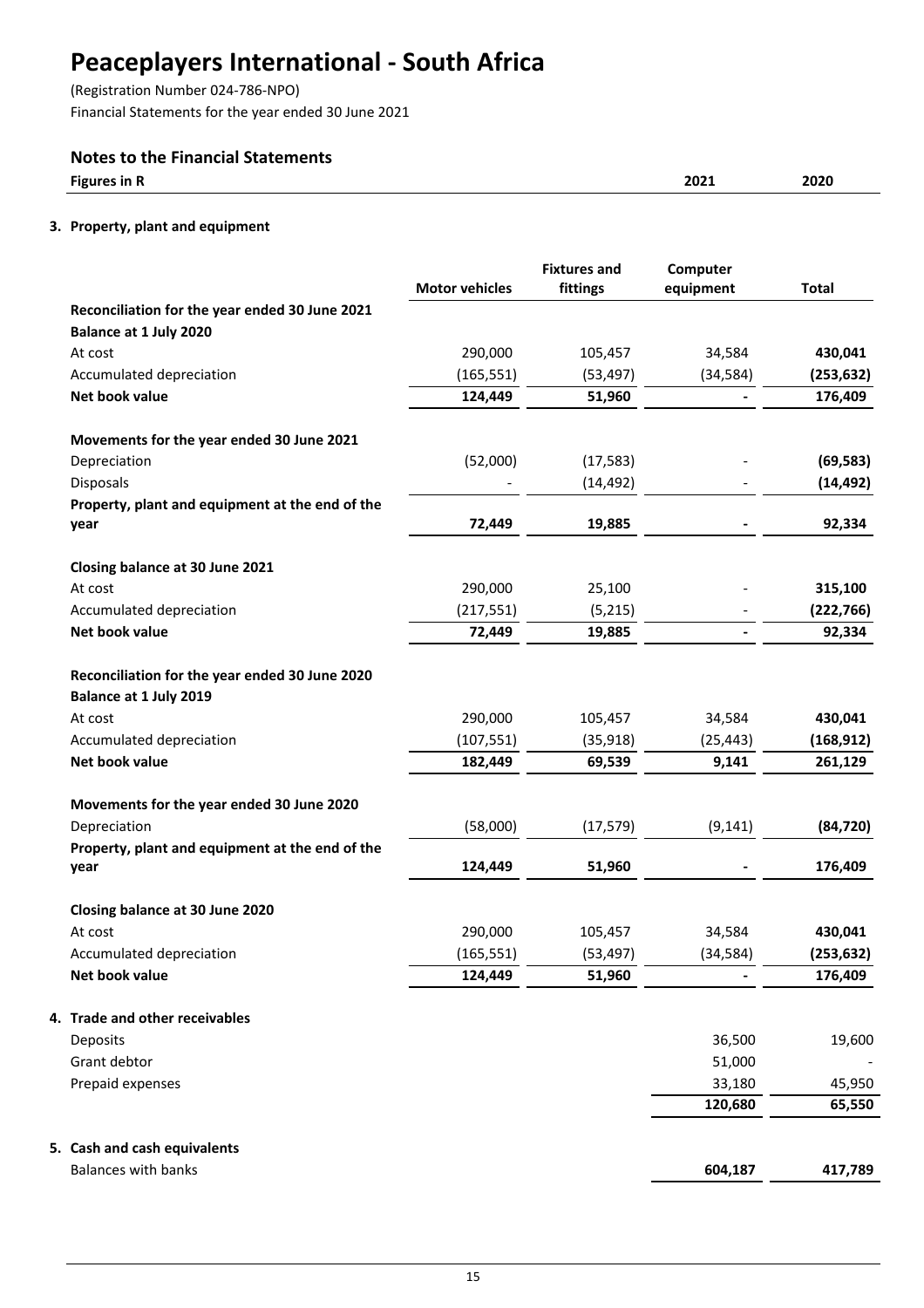(Registration Number 024-786-NPO)

Financial Statements for the year ended 30 June 2021

# Notes to the Financial Statements

| <b>Figures in R</b>                                      | 2021      | 2020      |
|----------------------------------------------------------|-----------|-----------|
| 6. Trade and other payables                              |           |           |
| <b>Accrued liabilities</b>                               | 39,812    | 47,504    |
|                                                          |           |           |
| 7. Deferred income                                       |           |           |
| Deferred income - Laureus Sport for Good Grant           | 47,524    | 99,410    |
| 8. Revenue                                               |           |           |
|                                                          |           |           |
| Donations received - Peace Players International US      | 2,658,097 | 2,116,955 |
| Grant income - Laureus Sport for Good *                  | 151,886   | 200,590   |
| Grant income - Sport for Social Change Network           | 200,000   | 10,000    |
| Grant income - CATHSSETA                                 | 51,000    |           |
| In kind donations received                               |           | 186,250   |
| Other revenue                                            |           | 2,661     |
| Program service and coaching fees                        | 14,036    | 23,425    |
| <b>Total revenue</b>                                     | 3,075,019 | 2,539,881 |
| Grant income - Laureus Sport for Good *                  |           |           |
| Total amount received during the year                    | 100,000   | 300,000   |
| Add: Prior year deferred revenue                         | 99,410    |           |
| Less: Amount included in deferred revenue (refer note 7) | (47, 524) | (99, 410) |
| Amount recognised as revenue                             | 151,886   | 200,590   |
|                                                          |           |           |
| 9. Surplus / (deficit) from operating activities         |           |           |
| <b>Other operating expenses</b>                          |           |           |
| Property plant and equipment                             |           |           |
| - depreciation                                           | 69,583    | 84,720    |
| Leases                                                   |           |           |
| - operating lease minimum lease rentals                  | 171,050   | 207,229   |
| <b>Audit fees</b>                                        |           |           |
| Auditors remuneration - Fees                             | 18,445    | 14,500    |
| 10. Finance income                                       |           |           |
| Interest received                                        | 74        | 293       |
| 11. Salaries                                             |           |           |
| Salaries - employees                                     | 1,338,465 | 689,130   |
| Salaries - board members                                 | 540,000   | 539,000   |
| <b>Total salaries</b>                                    | 1,878,465 | 1,228,130 |
|                                                          |           |           |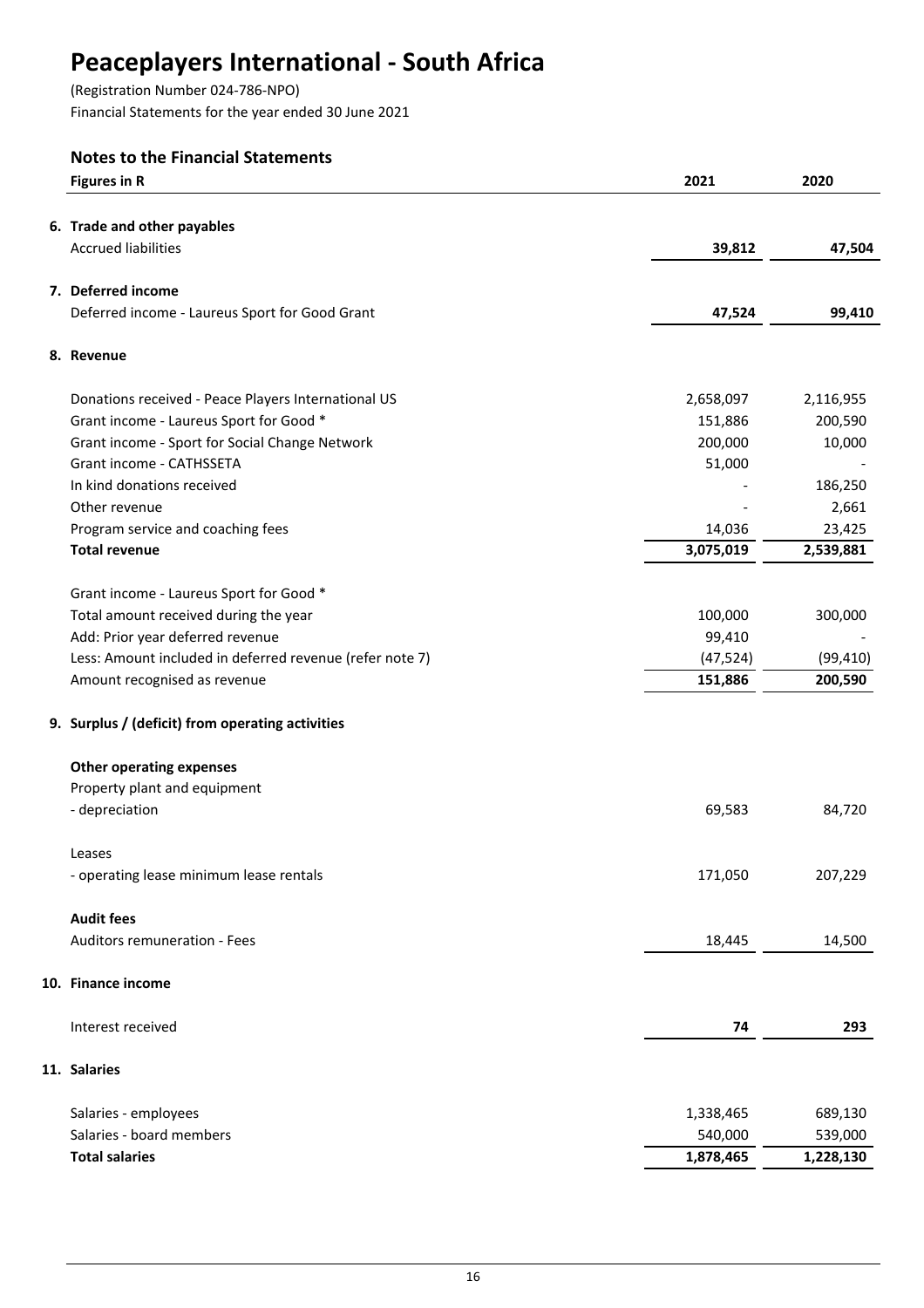(Registration Number 024-786-NPO)

Financial Statements for the year ended 30 June 2021

## Notes to the Financial Statements

| Figure 1<br>ៈ in<br>$\sim$ or $P^{\rm c}$<br>. | 3031<br>ZUZI | <b></b><br>$-0-0$ |
|------------------------------------------------|--------------|-------------------|
|                                                |              |                   |

#### 12. Income tax expense

No tax has been provided as the organisation has been approved as a public benefit organisation in terms of Section 30 of the Income tax Act and is exempt from taxation under the Section 10(1)(cN) of the Income Tax Act.

### 13. Contingent liabilities and contingent assets

No known contingent liabilities existed at 30 June 2021 that would have a material effect on the results of the financial statements or the continued existence of the organisation as a going concern.

### 14. Related parties

### Compensation paid to board members and prescribed officers

|                                                                      |           | Salaries, bonuses<br>and<br>performance<br>related | Total        | <b>Amounts</b><br>related to<br>services<br>rendered as a<br>member of the<br>non-profit | Total        |
|----------------------------------------------------------------------|-----------|----------------------------------------------------|--------------|------------------------------------------------------------------------------------------|--------------|
| <b>Name</b>                                                          | Fees paid | payments                                           | remuneration | organisation                                                                             | remuneration |
| P Nayanah - Treasurer                                                | 10,000    |                                                    | 10,000       | 10.000                                                                                   | 10,000       |
| N Khafu                                                              |           | 300,000                                            | 300,000      | 300,000                                                                                  | 300,000      |
| S Mthembu                                                            |           | 240.000                                            | 240,000      | 240,000                                                                                  | 240,000      |
| <b>Total compensation paid to</b><br>members and prescribed officers | 10,000    | 540,000                                            | 550,000      | 550,000                                                                                  | 550,000      |

#### 15. Events after the reporting date

The members are not aware of any matter or circumstance arising since the end of the financial period to the date of this report that could have a material effect on the financial position of the organisation.

#### 16. Going concern

The annual financial statements have been prepared on the basis of accounting policies applicable to a going concern. This basis presumes that funds will be available to finance future operations and that the realisation of assets and settlement of liabilities, contingent obligations and commitments will occur in the ordinary course of business.

The members believe that the non-profit organisation has adequate financial resources to continue in operation for the foreseeable future and accordingly the annual financial statements have been prepared on a going concern basis.